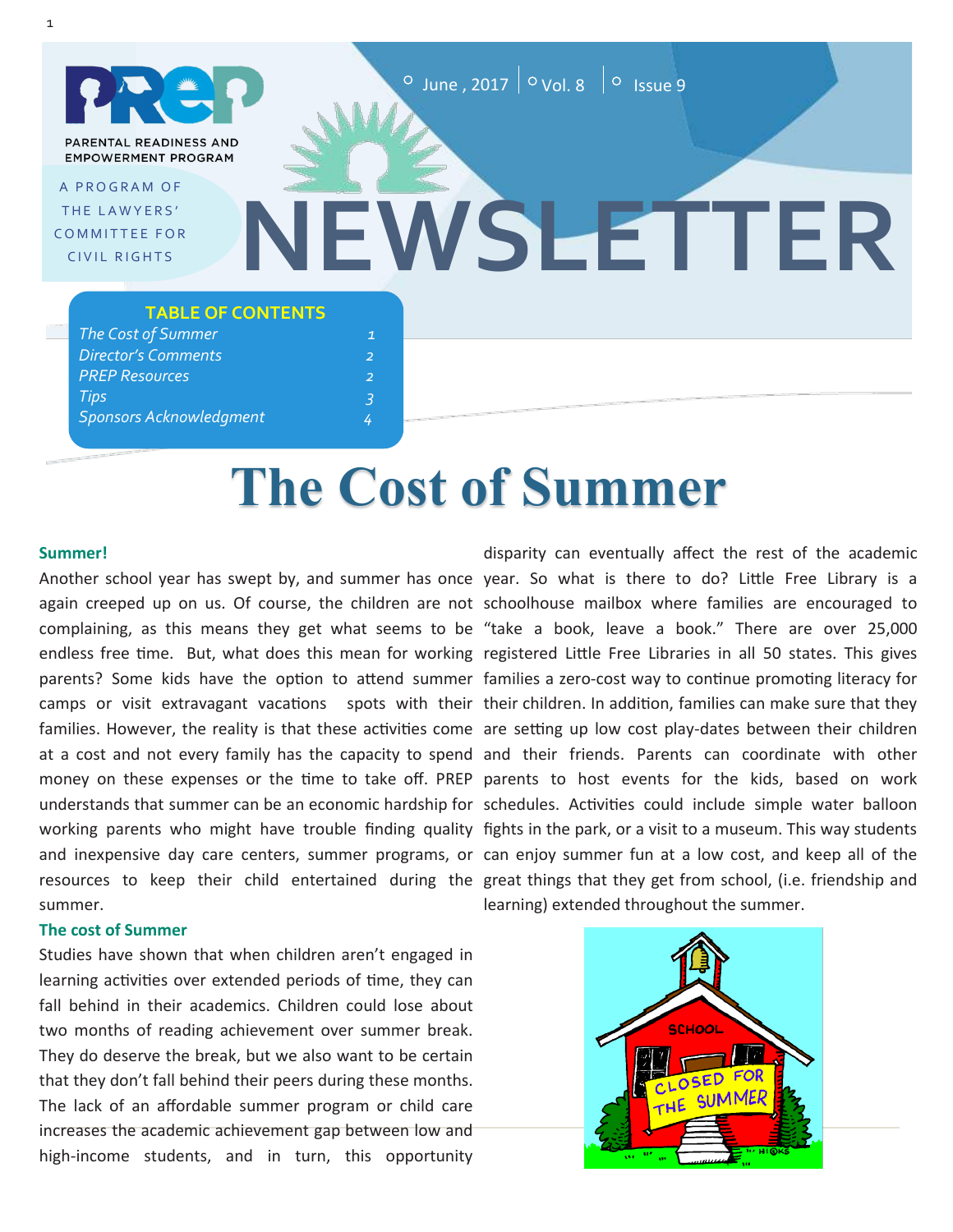



## **Director's**

NEWSLETTER ≤™

Child care over the summer is

another obstacle many working parents face. The cost of quality summer programs is an expense that puts a strain on parents in combination with all other expenses of raising a family, especially for parents with multiple children.

#### Access to summer childcare is

important for parents who need to work to make ends meet. In many cases, it's a necessity to have both parents working all year to pay bills. Therefore, staying home to watch the kids over the summer is not an option. In an effort to save money, speak with other working parents about their child care routines and see if you could join with them or get ideas for your own children. As always, visit our PREP website for any other information on parental and education rights.

#### **In other news**

PREP would like to welcome our Summer 2017 Interns: Colleen Culbertson, Elizabeth Johnson, Jacob Reich, Joanna Kelly, Molly Thornton, and Rhajaa Wright. We are excited to have these talented and driven individuals join us in the fight for civil rights. Together we will actively work to defend and protect the educational rights of parents and their children.

**Natasha Quiroga is PREP Director and Senior Counsel for the Educational Opportunities Project** 

## **PREP Resources**

## **Comments NOW PLAYING...**

## *VIDEO TUTORIALS*

- *Parent Advocacy*
- *Navigating the School System*
- *Special Education*

*www.youtube.com/prepparents*

## *STATE-SPECIFIC PARENT GUIDES*

*On education law and policies* 

**wwww.prepparents.org/resources/for-parents/**

### *RECORDED WEBINARS*

- *Parent Advocacy*
- *Mobilization*
- *Special Education Process*
- *School Discipline*
- *Bullying*

**www.prepparents.org/webinar**

*Have questions about Special Education, School Discipline, English Learners , Bullying, or Discriminationrelated issues? Are you a parent in California or New York? Check our newly launched e-Clinic!* 

### **prepparents.org/appointments**



**www.PREPparents.org**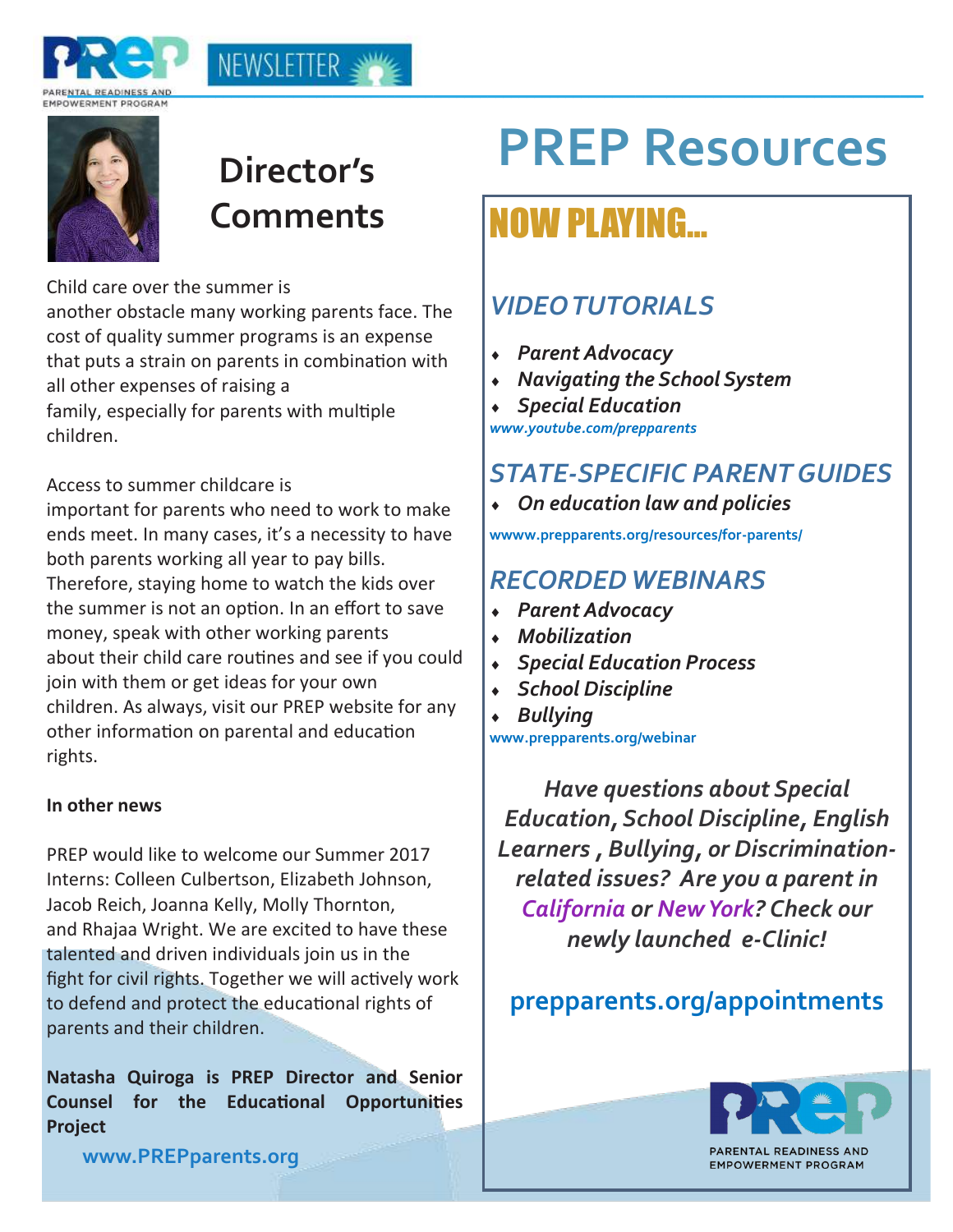## PEP TALK FROM PREP!



Watch Us! www.youtube.com/PREPparents

ENTAL READINESS AND<br>OWERMENT PROGRAM